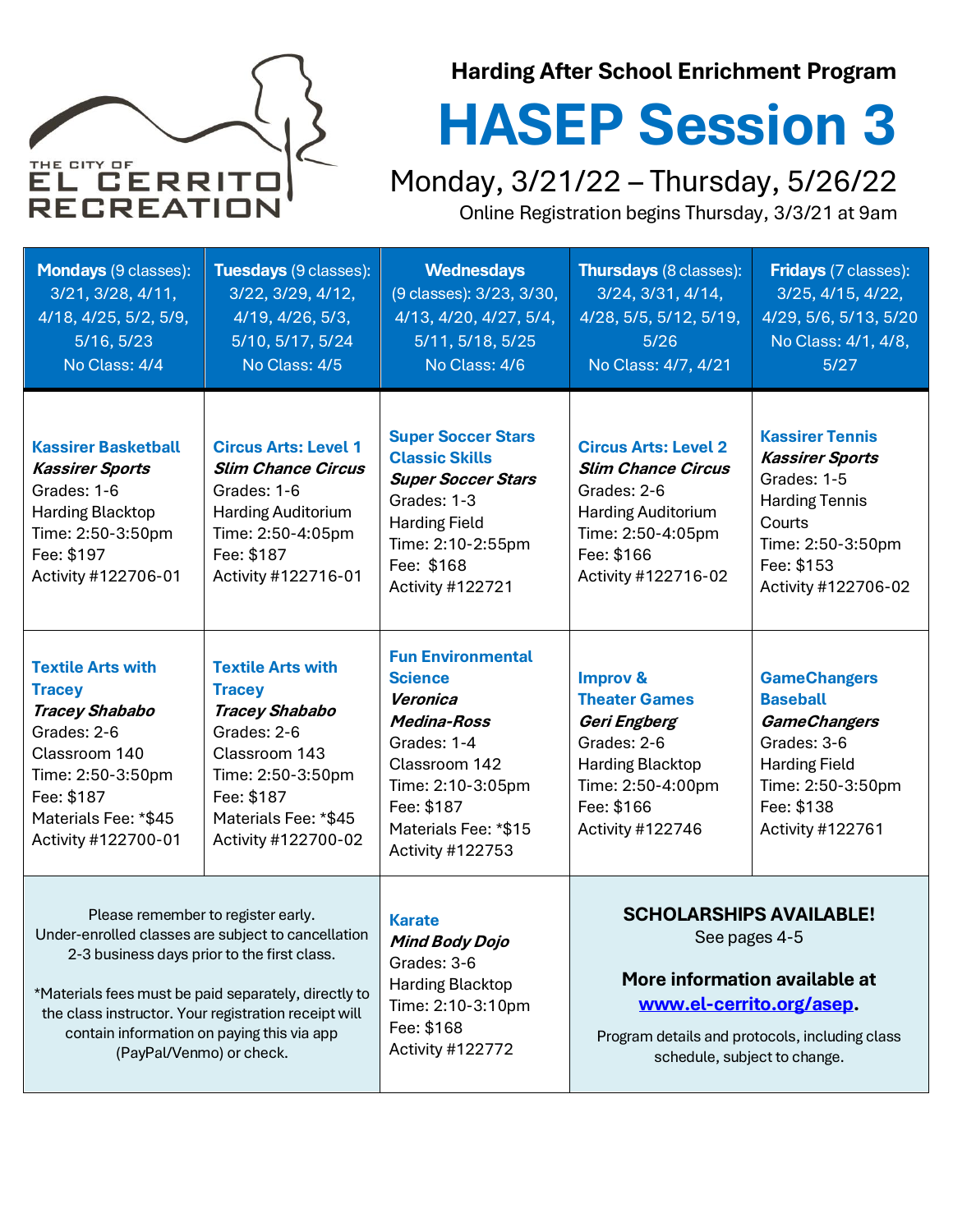# **HARDING AFTER SCHOOL ENRICHMENT PROGRAM HASEP Session 3: Spring 2022**

**Online Registration:** Thursday, March 3, 2022 at 9am **Classes Begin:** Monday, March 21, 2022

Together with your school and parent groups, The El Cerrito Recreation Department coordinates with professional instructors, coaches and organizations to host a variety of classes held conveniently after school on the Harding campus. We strive to offer a program that allows students to discover and develop new passions in academics, visual arts, athletics, engineering, performing arts and more!

- 1. Beginning 3/3 at 9am online registration and payment of course fees can be completed a[t www.el](http://www.el-cerrito.org/onlinereg)[cerrito.org/onlinereg.](http://www.el-cerrito.org/onlinereg) Registration is only accepted online through the El Cerrito Recreation Department.
- 2. HASEP inquiries can be directed to the El Cerrito Recreation Department at [recreation@ci.el-cerrito.ca.us](mailto:recreation@ci.el-cerrito.ca.us) or (510) 559-7000.
- 3. Registration will be open for all at the same time and is first come, first served. All classes have varying minimum and maximum enrollment sizes. Classes may be subject to cancellation if minimum enrollment is not fulfilled. You will receive a full refund if a class is cancelled due to low enrollment. A waitlist will be maintained for classes that fill to their maximum enrollment. There is no charge to be added to a class waitlist. If a space becomes available, waitlist families will be contacted in order by the Recreation Department.
- 4. During the online registration process, all registrants will be asked to agree to the HASEP Policy Statement and Waiver. Please review these policies carefully, as they contain important information on COVID-19 protocols, check-in, pick-up, materials fees, refunds, inclement weather procedures and more.
- 5. If applicable, Materials Fees must be paid directly to the HASEP course instructor by the first day of class. Failure to pay materials fees by the  $3<sup>rd</sup>$  class may result in dismissal from class with no refund of the paid course fee. Your registration receipt will contain information on paying the Materials Fee via check or PayPal.
- 6. Many HASEP classes take place outdoors. **Outdoor classes are subject to cancellation due to inclement weather such as heavy rain or poor air quality**. Families will be notified via email and/or phone call if classes are cancelled. Every effort will be made to add make-up time for missed class time due to inclement weather. If make-up time is not possible, families will receive a prorated credit on their account. **Families must be prepared with alternate after-school plans if HASEP classes are cancelled**.
- 7. COVID-19 Protocols will be in place throughout the session, in line with school procedures. Face coverings are required in all HASEP classes, including outdoors. Students are required to stay home if exhibiting any signs of illness or fever. If a student did not attend school due to illness, they may not attend their HASEP class. It is recommended that children limit the number of different extracurriculars in which they participate.
- 8. Harding Aftercare students must check-in at the Harding Clubhouse or MPR prior to their HASEP class. City Staff will escort them to their HASEP class. All other students must check in directly with the class instructor at the class location.

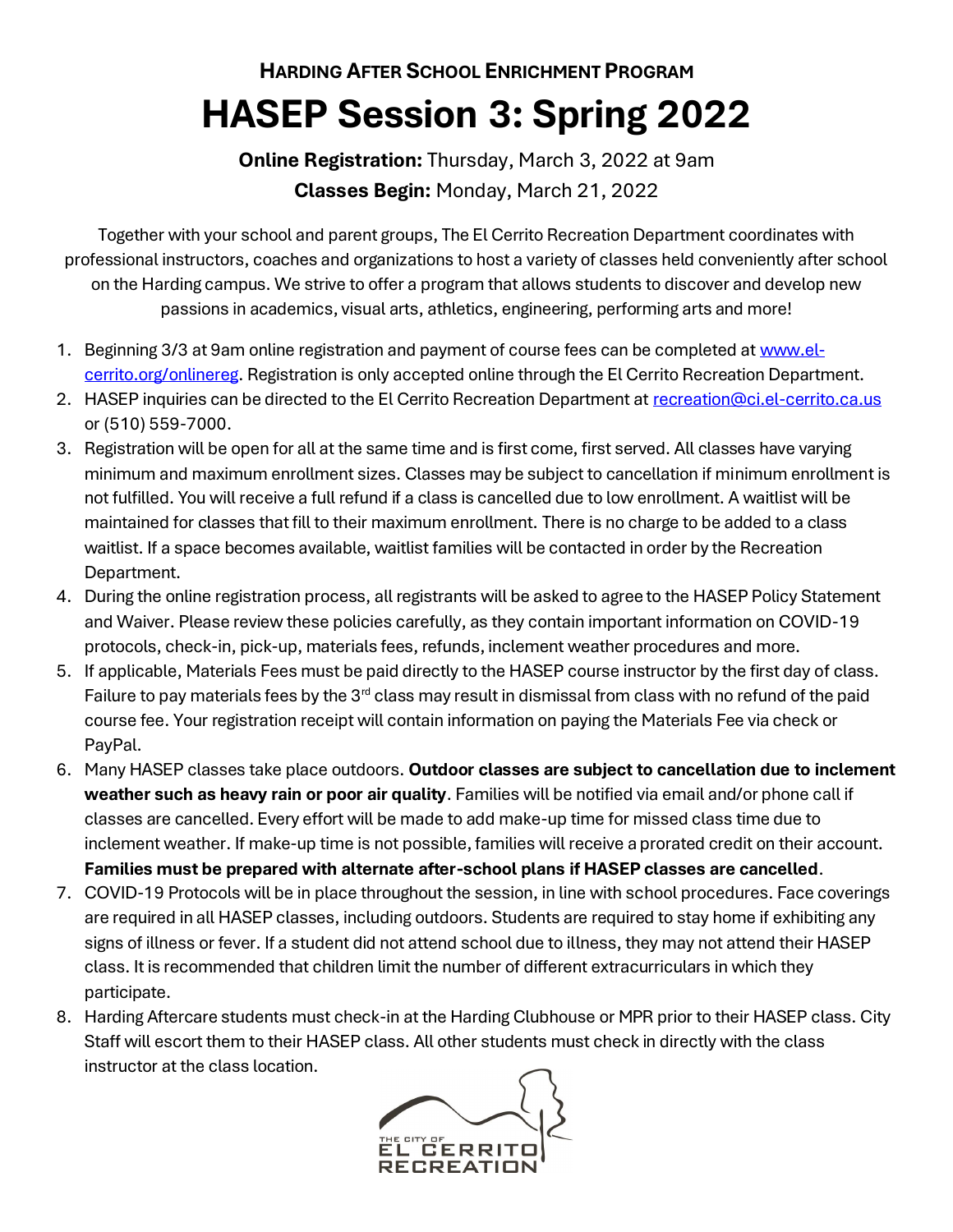### **MONDAY\_\_\_\_\_\_\_\_\_\_\_\_\_\_\_\_\_\_\_\_\_\_\_\_\_\_\_\_\_\_\_\_\_\_\_\_\_\_\_\_\_\_\_\_\_\_\_\_\_\_\_\_\_\_\_\_\_\_\_\_\_\_\_\_\_\_\_\_\_\_\_\_\_\_\_**

### **Kassirer Basketball**: Kassirer Sports Grades: 1-6

Kassirer Basketball was developed by a former professional athlete and provides players the opportunity to learn quality fundamentals as well as defensive and offensive tactics. Players will enjoy basketball games and small scrimmages each week. Coaches will group by grade to teach to each player's ability, as well as emphasize sportsmanship, communication, technique, and teamwork. They aim to instill that every child can succeed through persistence and practice, and to make sure your kids are socializing and smiling a lot!

### **Textile Arts with Tracey**: Tracey Shababo Grades: 2-6

This all-levels class is an exploration of fiber and needle arts. Each class will focus on creative hands-on projects that may include felting, sewing, embroidery, weaving, fabric dyeing, knitting, quilting and more. Students will be encouraged to explore their artistic passion while learning practical and enjoyable craft skills. Students will also be introduced to the ways that a handwork circle can become a supportive community of makers. **\$45 Materials Fee due by the first day of class.** Materials Fee will be used for project supplies including but not limited to fabric, yarn, thread, embroidery floss, ribbon, elastic, dye, etc.

### **TUESDAY\_\_\_\_\_\_\_\_\_\_\_\_\_\_\_\_\_\_\_\_\_\_\_\_\_\_\_\_\_\_\_\_\_\_\_\_\_\_\_\_\_\_\_\_\_\_\_\_\_\_\_\_\_\_\_\_\_\_\_\_\_\_\_\_\_\_\_\_\_\_\_\_\_\_\_**

### **Circus Arts Level 1:** Slim Chance Circus Grades: 1-6

Circus Arts is a great introductory experience for young people new to circus. This class offers children the opportunity to learn a wide range of circus skills with an emphasis on juggling, unicycling, stilt walking, rolla bolla and acrobatics. Students will also be introduced to theatrical expression, clowning and creative movement.

### **Textiles with Tracey**: Tracey Shababo Grades: 2-6

This all-levels class is an exploration of fiber and needle arts. Each class will focus on creative hands-on projects that may include felting, sewing, embroidery, weaving, fabric dyeing, knitting, quilting and more. Students will be encouraged to explore their artistic passion while learning practical and enjoyable craft skills. Students will also be introduced to the ways that a handwork circle can become a supportive community of makers. **\$45 Materials Fee due by the first day of class.** Materials Fee will be used for project supplies including but not limited to fabric, yarn, thread, embroidery floss, ribbon, elastic, dye, etc.

### WEDNESDAY\_

### **Super Soccer Stars Classic Skills**: Super Soccer Stars Grades: 1-3 Grades: 1-3

Players will improve their elementary capacity through fun games, technical skill development and group activities. The focus of this session is to increase spatial awareness and develop team skills in a game environment. Emphasis is placed on working with teammates and building skills that can be easily transferred into future games. Players will enjoy ball activities with high repetitions to promote muscle memory that builds confidence and ball control skills.

### **Fun Environmental Science:** Veronica Medina-Ross Grades: 1-4

Students will learn about our planet with hands-on experiments and fun activities. During the Spring session students will learn about the causes of climate change. Students will learn about the different types of energy and the importance of saving energy to fight this problem. In addition, students will also learn about renewable and nonrenewable sources of energy. At the end of this program, students will be aware of ways to protect our planet. For more information visit[: https://sites.google.com/view/vmr-funenvironmentalscience/home.](https://sites.google.com/view/vmr-funenvironmentalscience/home.) **\$15 Materials Fee due by the first day of class.** Materials Fee will be used for project and experiment supplies, class worksheets and more.

### **Beginner Karate**: Mind Body Dojo Grades: 3-6

This class provides the opportunity for students to learn karate in a safe and structured environment. Mark Sensei leads a highly engaging and interactive class. Students will start with basics and progress to partner work, using pads and equipment and eventually fill leadership and teaching roles. Includes free white belt.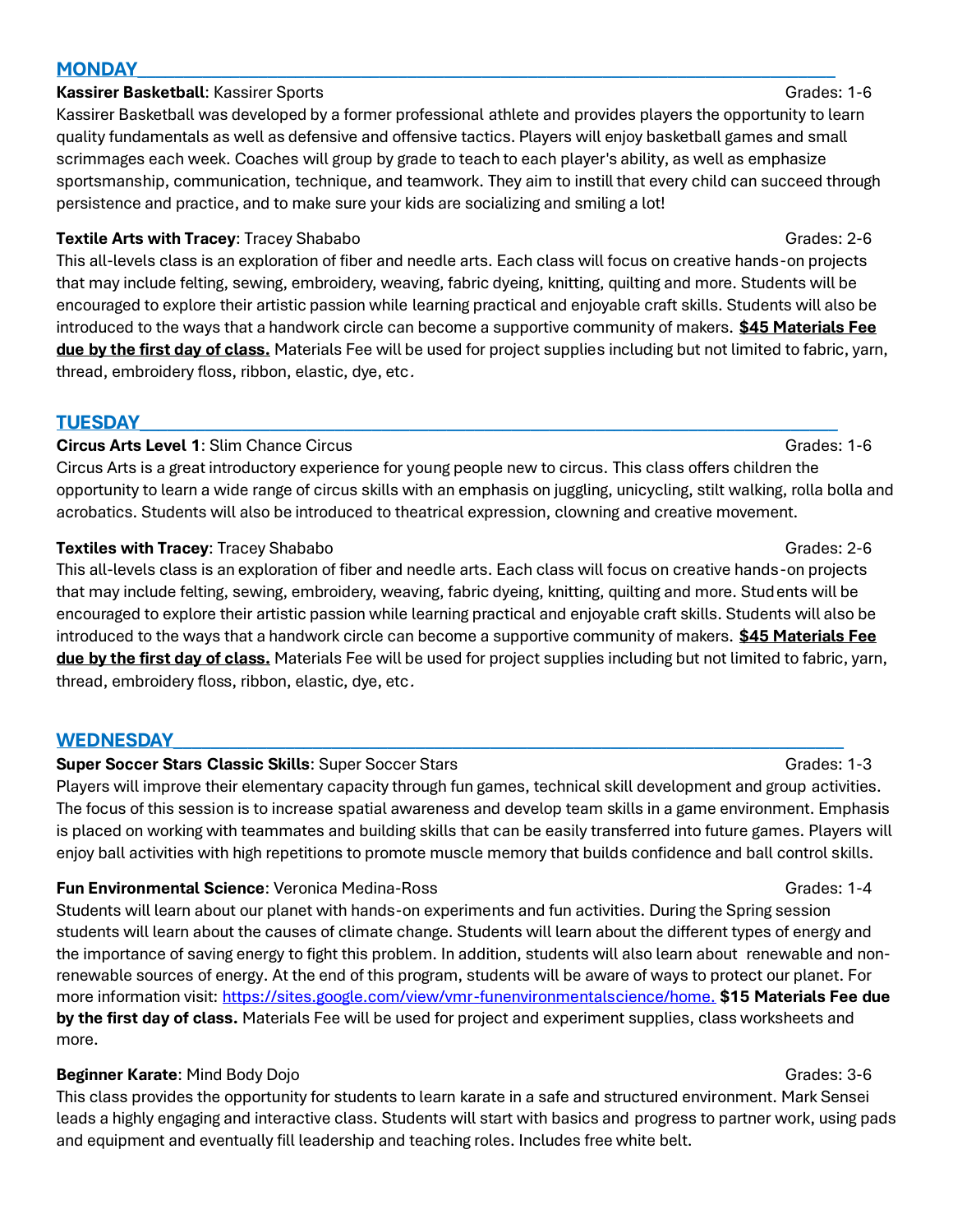### **THURSDAY\_\_\_\_\_\_\_\_\_\_\_\_\_\_\_\_\_\_\_\_\_\_\_\_\_\_\_\_\_\_\_\_\_\_\_\_\_\_\_\_\_\_\_\_\_\_\_\_\_\_\_\_\_\_\_\_\_\_\_\_\_\_\_\_\_\_\_\_\_\_\_\_\_\_**

### **Circus Arts Level 2:** Slim Chance Circus Grades: 2-6

This class is recommended for students who have previously taken Circus Arts classes and are looking to further their circus skills such as juggling, unicycling, stilt walking, rolla bolla, and acrobatics. Students will also improve their theatrical expression, clowning techniques, and creative movement. There will be a final performance for families and friends on the last day of class.

### **Improv & Theater Games:** Geri Engberg Grades: 2-6

Participants will be introduced to basic concepts of comedy improv such as "yes and" (enthusiastically accepting what is offered), "group mind" (listening to each other and working as a team) and "space object work" (miming). Using warm-up exercises and improv "structures," students will be encouraged to trust their instincts, think on their feet and support each other. They will also laugh a lot! This is great class for building confidence.

### **FRIDAY\_\_\_\_\_\_\_\_\_\_\_\_\_\_\_\_\_\_\_\_\_\_\_\_\_\_\_\_\_\_\_\_\_\_\_\_\_\_\_\_\_\_\_\_\_\_\_\_\_\_\_\_\_\_\_\_\_\_\_\_\_\_\_\_\_\_\_\_\_\_\_\_\_\_\_\_**

### **Kassirer Tennis:** Kassirer Sports Grades: 1-5

Kassirer Tennis was created by Laura Kassirer, a former Wimbledon player. Coaches provide junior racquets & starter balls, and emphasize sportsmanship and teamwork while instilling that every child can succeed through persistence and practice. Players will learn professional quality fundamentals and enjoy group games while improving fitness, hand-eye coordination, agility, and ability to rally. Class will be grouped by grade so coaches can teach to each player's level and abilities. Coaches also make sure players are socializing, staying active and smiling a lot!

### **GameChangers Baseball:** GameChangers **Grades: 3-6** CameChangers Grades: 3-6

Improve your baseball skills and have a great time with GameChangers Baseball. GameChangers is a competitive baseball program focused on helping kids thrive and prepare for middle school, high school and college levels. Coaches who have played at the college level will provide skill development for pitchers, catchers, outfielders, and hitting. Each class will focus on drills and training activities to help players reach the next level and include game play. All levels of players welcome! No previous baseball experience needed.

**SCHOLARSHIPS AVAILABLE:** The City of El Cerrito's **David Hunter Youth Memorial Scholarship Fund** is available to eligible families seeking financial assistance. This covers a maximum of 75% of course fees, not to exceed \$300 per year, per child. Applications are available online at [www.el-cerrito.org/scholarship.](http://www.el-cerrito.org/scholarship) Completed applications can be submitted to [recreation@ci.el-cerrito.ca.us.](mailto:recreation@ci.el-cerrito.ca.us)

The Harding PTA **Margaret Wolfe Honorary HASEP Scholarship** is available to Harding families seeking financial assistance. Awarded on a first come, first served basis, this scholarship can provide up to 5 Harding students assistance in the amount of \$100 per student to be applied toward HASEP class fees. To apply, complete the application on page 5 and email to [recreation@ci.el-cerrito.ca.us.](mailto:recreation@ci.el-cerrito.ca.us)

**HASEP VOLUNTEERS WANTED:** Parent volunteers greatly help increase the quality of the HASEP program through support with: assisting with communications to school staff and PTA, creating and posting class lists for teachers, suggesting and referring new instructors, and proof-reading HASEP related materials. The current HASEP Parent Volunteers are Anne Arkush and Sri Lehka. Interested in helping out? Let us know! Email [HASEPnow@gmail.com](mailto:HASEPnow@gmail.com)

HASEP is administered by the El Cerrito Recreation Department in coordination with the HASEP committee. All concerns about course content, instructors, fees, missed or cancelled classes, etc., should be directed to the El Cerrito Community Center: recreation@ci.el-cerrito.ca.us, (510) 559-7000.